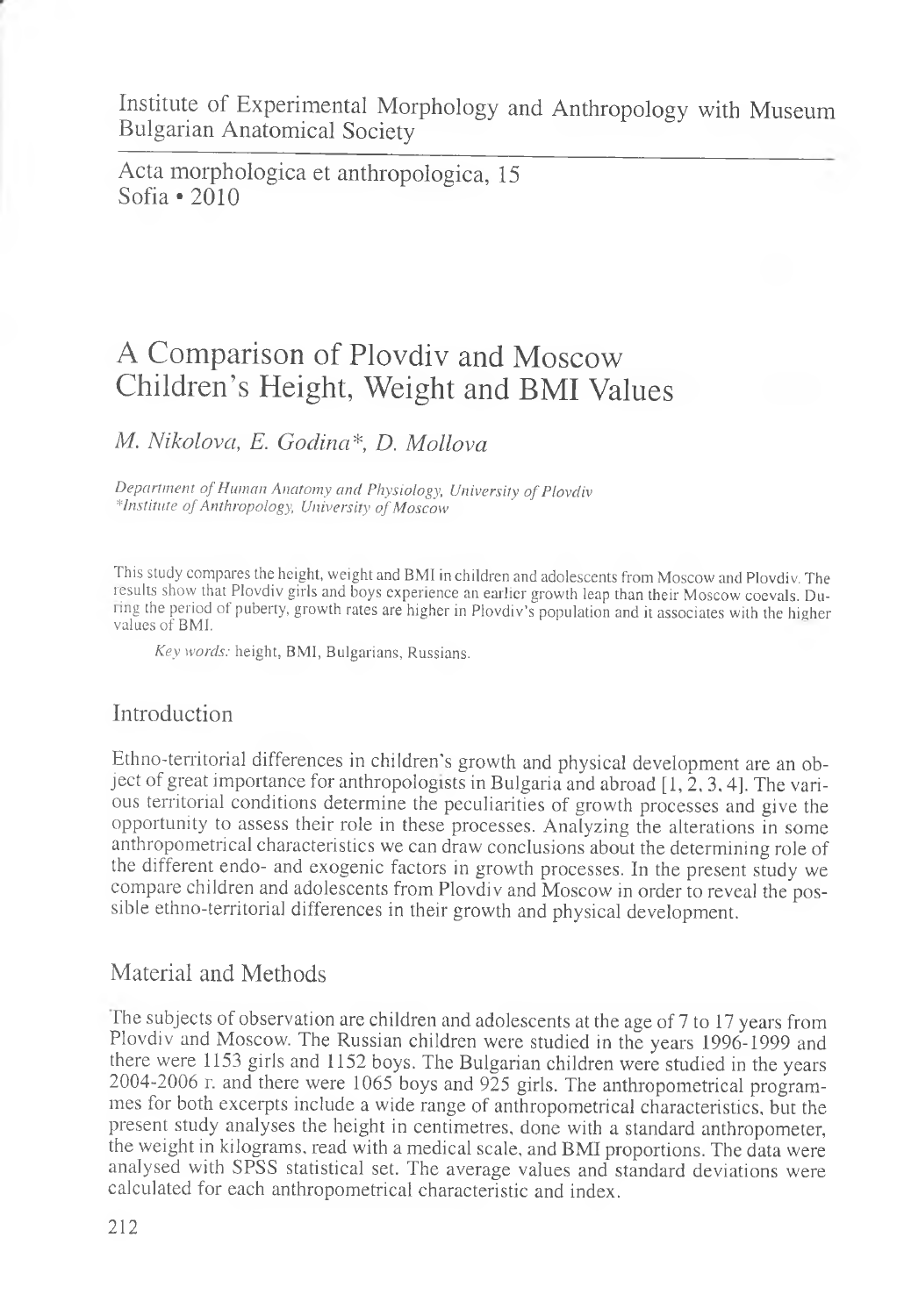#### Results and Discussion

Table 1 shows the average values of the characteristics in both ethno-territorial groups of children and adolescents, as well as the differences between them in each age group. From 8 to 12 years the average height in Moscow boys is near the  $50<sup>th</sup>$  percentile of their Plovdiv coevals and only the 7-year-olds have an average height up to the  $25<sup>th</sup>$  percentile, i.e. they are shorter with 2,6 cm (Fig. 1). At the age of 16 and 17 Moscow boys are insignificantly taller than their Bulgarian coevals. The highest inter-population difference is at 13, when the boys from Plovdiv are taller with 4.60 cm than these from Moscow (Table 1). This is a result from the fact that their growth rate is the highest at the age between 12 and 13, while in Moscow boys it comes a year later but they retain, though insignificantly, taller in the end of the age period.

In Moscow girls, the average height to the age of 12 is near the  $50<sup>th</sup>$  percentile of their coevals from Plovdiv and the inter-population height difference is the highest in



Fig. 1. Referent values of percentiles in boys from Plovdiv, compared to the 50th percentile in boys from Moscow

Fig. 2. Referent values of percentiles in girls from Plovdiv, compared to the 50th percentile in girls from Moscow



Fig. 3. Growth increments in Plovdiv and Moscow boys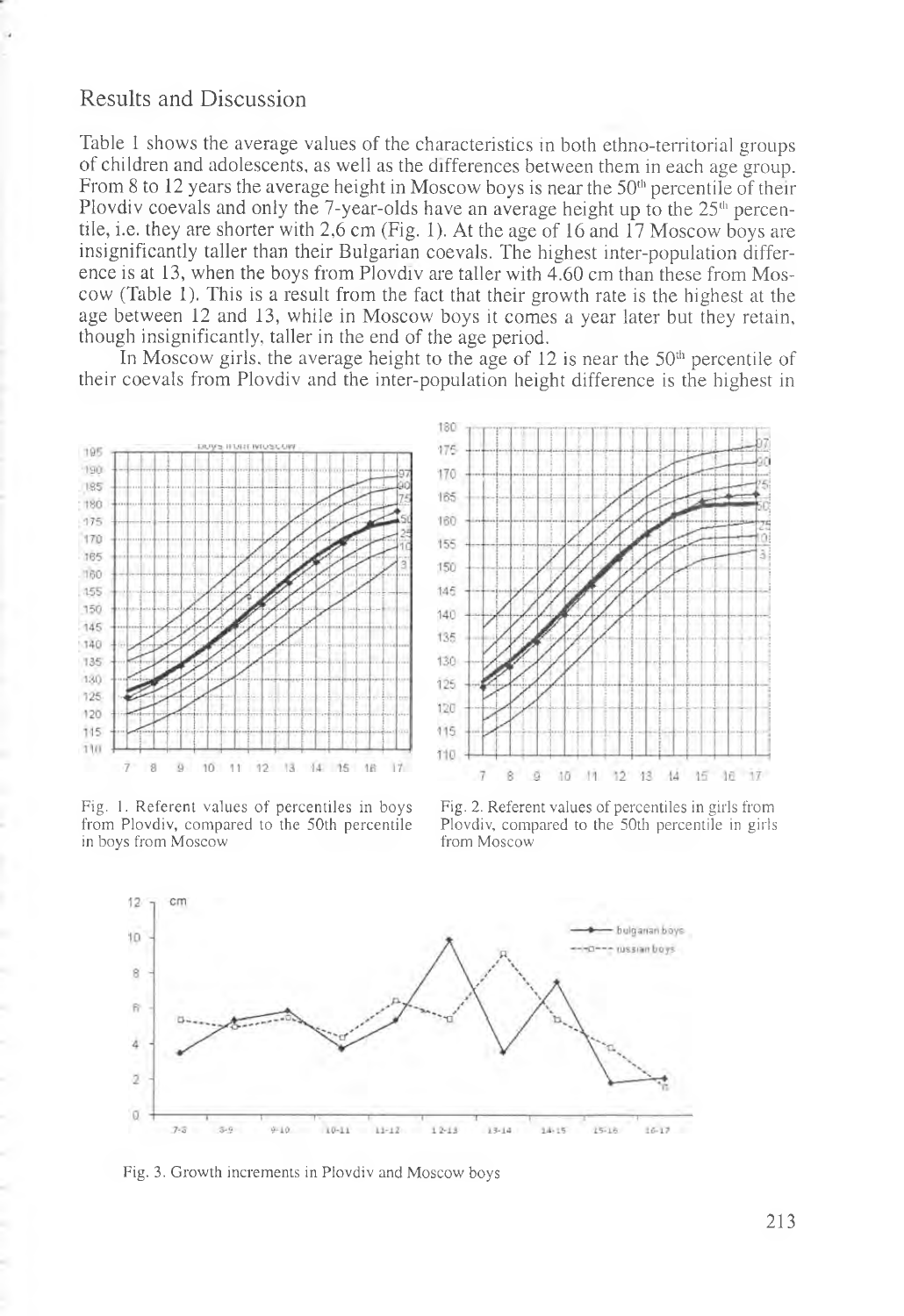11-year-olds (2 cm more for Bulgarian girls). After the age of 14 in Moscow girls, the average height is between the  $50<sup>th</sup>$  and  $75<sup>th</sup>$  percentile, i.e. they are significantly taller than these from Plovdiv (Fig. 2).

The growth rate cannot be assessed accurately in a transversal study, but as the both excerpts are transversal they can be compared. The growth curves are similar to the age of 12 in boys from both ethno-territorial groups, and after that the boys from Plovdiv experience a growth leap, and Moscow boys  $-\hat{a}$  year later (Fig. 3). The growth rate in Moscow boys falls faster after the puberty growth leap in comparison with their coevals from Plovdiv. In girls, the growth curves are similar, taken as a whole, but in Moscow girls the growth rate is lower between the ages 8 and 10, and the growth peak is again a year later compared to these from Plovdiv (Fig. 4). The growth curve is more slanting in Moscow girls, while in these from Plovdiv, the growth rate is more concentrated between the ages of 9 and 10.

The inter-population differences in weight show that during the whole growth period Bulgarian boys are heavier than their coevals from Moscow and especially at the age of 13 (8.03 kg), while the girls from Moscow get heavier after the age of 14 (Table 1).

| Age       | Height    |         | Weight     |           |         |            | <b>BMI</b> |         |           |
|-----------|-----------|---------|------------|-----------|---------|------------|------------|---------|-----------|
|           | Bulgarian | Russian | difference | Bulgarian | Russian | difference | Bulgarian  | Russian | differenc |
| Boys<br>7 | 126.74    | 124.13  | $2.61***$  | 26.72     | 24.69   | $2.03***$  | 16.56      | 15.94   | $0.62*$   |
| 8         | 130.66    | 129.48  | 1.18       | 31.81     | 27.61   | $4.20***$  | 18.44      | 16.37   | $2.07***$ |
| $\circ$   | 135.98    | 134.45  | 1.53       | 32.17     | 30.75   | 1.42       | 17.30      | 16.92   | 0.38      |
| 10        | 141.83    | 139.92  | 1.89*      | 37.57     | 34.01   | $3.56***$  | 18.51      | 17.23   | $1.28*$   |
| 11        | 145.59    | 144.31  | 1.26       | 38.95     | 36.75   | $2.20*$    | 18.24      | 17.51   | 0.73      |
| 12        | 150.93    | 150.75  | 0.18       | 45.51     | 41.92   | $3.50**$   | 19.77      | 18.34   | $1.43**$  |
| 13        | 160.77    | 156.17  | $4.60***$  | 54.13     | 46.1    | $8.03***$  | 20.72      | 18.76   | 1.96***   |
| 14        | 164.36    | 164.89  | 0.53       | 58.3      | 53.61   | $4.69**$   | 21.41      | 19.45   | 1.96***   |
| 15        | 171.65    | 170.69  | 0.95       | 63.17     | 59.18   | 3.99**     | 21.71      | 20.69   | $1.02*$   |
| 16        | 173.68    | 174.52  | $-0.84$    | 65.63     | 63.20   | 2.43       | 21.71      | 20.69   | $1.03*$   |
| 17        | 175.77    | 176.15  | $-0.38$    | 67.73     | 66.29   | 1.44       | 21.94      | 21.34   | 0.60      |
| Girls     |           |         |            |           |         |            |            |         |           |
| 7         | 125.89    | 124.29  | 1.55       | 26.42     | 24.82   | $1.60*$    | 16.66      | 16.00   | 0.66      |
| 8         | 129.05    | 129.33  | $-0.28$    | 29.43     | 27.70   | $1.73*$    | 17.57      | 16.44   | $1.13**$  |
| $\circ$   | 133.92    | 134.02  | $-0.1$     | 31.62     | 29.85   | $1.77*$    | 17.53      | 16.52   | $1.01**$  |
| 10        | 140.80    | 139.26  | 1.54       | 37.16     | 32.53   | $4.63***$  | 18.54      | 16.63   | $101***$  |
| 11        | 147.76    | 145.75  | $2.01*$    | 40.87     | 36.35   | $4.52***$  | 18.55      | 16.94   | $1.61***$ |
| 12        | 153.28    | 152.72  | 0.56       | 45.54     | 42.32   | $3.22*$    | 19.27      | 18.05   | $1.22**$  |
| 13        | 158.76    | 158.41  | 0.35       | 51.51     | 46.57   | 494***     | 20.39      | 18.49   | $1.9***$  |
| 14        | 161.46    | 160.82  | 0.64       | 55.31     | 51.28   | $4.03**$   | 21.15      | 19.79   | $1.36***$ |
| 15        | 161.68    | 162.67  | $-0.99$    | 52.82     | 55.23   | $-2.42$    | 21.17      | 20.83   | 0.34      |
| 16        | 162.49    | 164.71  | $-2.21**$  | 56.41     | 56.68   | $-0.27$    | 21.35      | 20.53   | 0.82      |
| 17        | 162.63    | 164.58  | $-1.95*$   | 54.67     | 56.68   | $-2.01$    | 21.64      | 20.89   | 0.75      |

Table 1. Comparison of height, weight and BM1 in children from Plovdiv and Moscow, at the age 7-17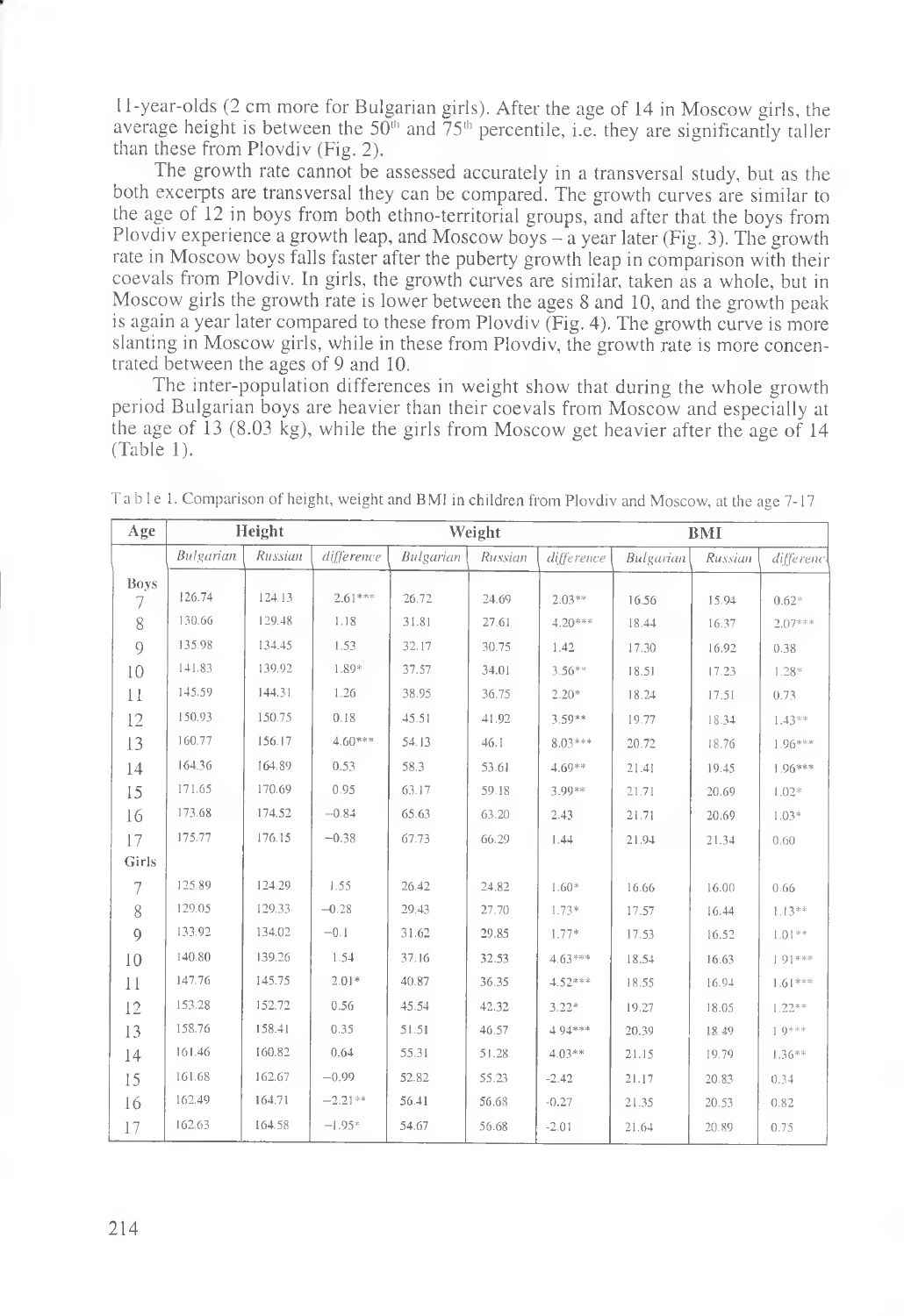

Fig. 5. Average values of BMI of Plovdiv and Moscow children

The higher values of BMI, in boys from Plovdiv at the ages 13 and 14 and in girls from 10 to  $14$ , are associated with their heavier weight at these ages (Fig. 5).

#### Conclusion

Our findings show that growth processes have territorial and ethnic peculiarities. Boys and girls from Plovdiv experience an earlier growth leap than their coevals from Moscow. The growth rate falls faster in Moscow boys in comparison with these from Plovdiv, while Moscow girls have a longer growth leap. During the puberty, growth rates are higher in the population from Plovdiv, in comparison to that from Moscow. Plovdiv children's higher BMI values are associated with the higher growth rate and the lower height when growing.